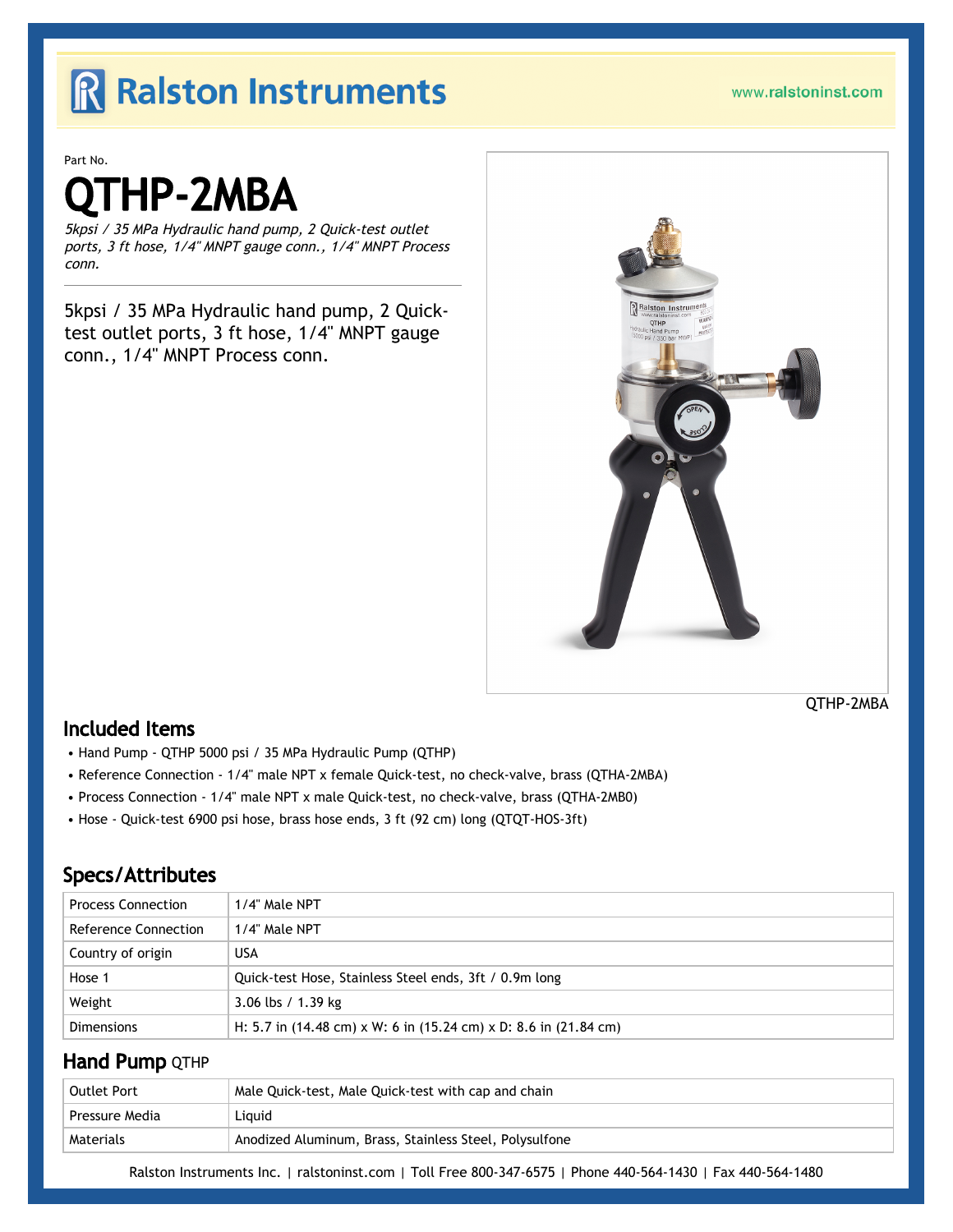# R Ralston Instruments

## **Hand Pump QTHP**

| Max Pressure                  | 5000 PSI / 345 bar / 35 MPa                                                                                                                                                     |
|-------------------------------|---------------------------------------------------------------------------------------------------------------------------------------------------------------------------------|
| Media Compatibility           | Alcohol, Antifreeze, Ethylene Glycol, Hydraulic Oil, Mineral Oil, Petroleum Based Oil, Windshield washer<br>fluid, Transmission fluid, Light motor oil, Ralston Calibration Oil |
| Seal Materials                | Buna-N, Teflon                                                                                                                                                                  |
| Fine Adjustment<br>Resolution | 0.01 PSI / 0.07 mbar / 0.07 kPa                                                                                                                                                 |
| Min Temperature               | $-29$ $\degree$ F / $-34$ $\degree$ C                                                                                                                                           |
| Country of origin             | <b>USA</b>                                                                                                                                                                      |
| Max Temperature               | 140 °F / 60 $^{\circ}$ C                                                                                                                                                        |
| Weight                        | 2.93 lbs / 1.33 kg                                                                                                                                                              |
| <b>Dimensions</b>             | H: 5.7 in (14.48 cm) x W: 6 in (15.24 cm) x D: 10.6 in (26.92 cm)                                                                                                               |

## Reference Connection QTHA-2MBA

| Country of origin | <b>USA</b>                                                           |
|-------------------|----------------------------------------------------------------------|
| Has Check Valve   | No                                                                   |
| Materials         | <b>Brass</b>                                                         |
| Max Pressure      | 5000 PSI / 345 bar / 35 MPa                                          |
| Max Temperature   | 225 °F / 105 °C                                                      |
| Max Vacuum        | 0.00 lnHg / 0.0 kPa                                                  |
| Wrench Size       | $9/16 \ln$<br>$15 \text{ mm}$                                        |
| <b>Dimensions</b> | H: 1.68 in $(4.27 \text{ cm}) \times W$ : 0.7 in $(1.78 \text{ cm})$ |

### **Process Connection OTHA-2MB0**

| Country of origin      | <b>USA</b>                                                            |
|------------------------|-----------------------------------------------------------------------|
| <b>Has Check Valve</b> | No                                                                    |
| Materials              | <b>Brass</b>                                                          |
| Max Pressure           | 5000 PSI / 345 bar / 35 MPa                                           |
| Max Temperature        | 225 °F / 105 °C                                                       |
| Max Vacuum             | 0.00 InHg / 0.0 kPa                                                   |
| Min Temperature        | $0 \degree$ F / -18 $\degree$ C                                       |
| Seal Materials         | Buna-N                                                                |
| Wrench Size            | $9/16$ In<br>$15 \text{ mm}$                                          |
| <b>Dimensions</b>      | H: 1.29 in $(3.28 \text{ cm}) \times W$ : 0.56 in $(1.42 \text{ cm})$ |

#### Hose QTQT-HOS-3ft

| <b>Burst Pressure</b> | 27000 PSI / 1860 bar / 185 MPa                          |
|-----------------------|---------------------------------------------------------|
| Color                 | Silver                                                  |
| Country of origin     | USA                                                     |
| Fluid Media           | Air, Inert Gas, Natural Gas, Petroleum Based Oil, Water |
| Inner Diameter        | $0.08 \ln / 3.00 \text{ mm}$                            |

Ralston Instruments Inc. | [ralstoninst.com](https://www.ralstoninst.com) | Toll Free 800-347-6575 | Phone 440-564-1430 | Fax 440-564-1480